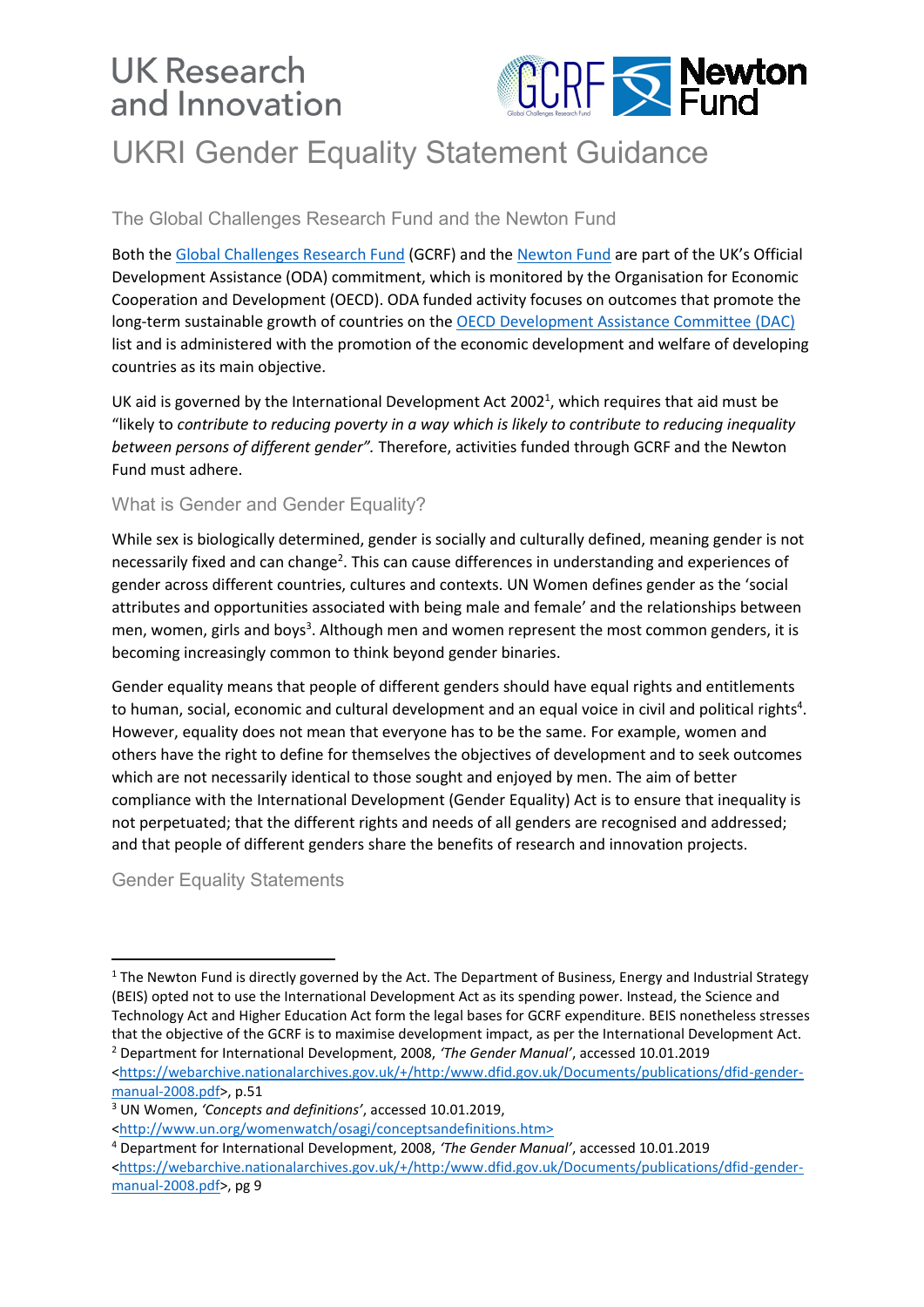## **UK Research** and Innovation



It will be mandatory for all applications to UK Research and Innovation GCRF and Newton Fund calls announced and published after the 1<sup>st</sup> April 2019 to provide a Gender Equality Statement. This statement must outline how applicants have taken meaningful yet proportionate consideration as to how the project will contribute to reducing gender inequalities, as required under the International Development (Gender Equality) Act. This should be no longer than one page, and should be attached as a 'non-UK component' through Je-S\*. It is expected that some projects will have less impact on gender and gender relations and professional judgement of the applicants should be exercised to ensure appropriate consideration of the context and intended aims of the project. You are able to reference other parts of your application within this statement, if relevant. **Applicants are required to address the below criteria**, with an understanding that, depending on the nature of their research and innovation, not all questions will be applicable.

Criteria that must be addressed while considering gender impact:

- Have measures been put in place to ensure equal and meaningful opportunities for people of different genders to be involved throughout the project? This includes the development of the project, the participants of the research and the beneficiaries of the research.
- The expected impact of the project (benefits and losses) on people of different genders, both throughout the project and beyond.
- The impact on the relations between people of different genders and people of the same gender. For example, changing roles and responsibilities in households, society, economy, politics, power, etc.
- How will any risks and unintended negative consequences on gender equality be avoided or mitigated against, and monitored?
- Are there any relevant outcomes and outputs being measured, with data disaggregated by age and gender (where disclosed)?

\*For Innovate UK, separate guidance will be created for applicants on how to submit Gender Equality Statements.

### Sufficient responses

A sufficient Gender Equality Statement will provide sufficient answers to outlined criteria questions the applicant is required to address. They will show that the applicants have proportionately and meaningfully considered how their project is likely to reduce inequalities between persons of different gender throughout the design of the project, implementation of the project and impact. They will acknowledge where there is potential for direct or indirect impact on people of different genders as a result of their project, should it be funded. UK Research and Innovation realises some projects may have less impact on gender and gender relations. In such case, applicants should also thoroughly justify when they believe their project will have minimal impact on gender equality and why. Rather than focusing solely on women, a sufficient Gender Equality Statement will identify how it can enhance inclusion of all genders within a community.

Due regard should be given to the specifics of the proposed research and/or innovation and, therefore, the statement must be tailored according and thus the length and depth of analysis of the project must be adjusted in each case.